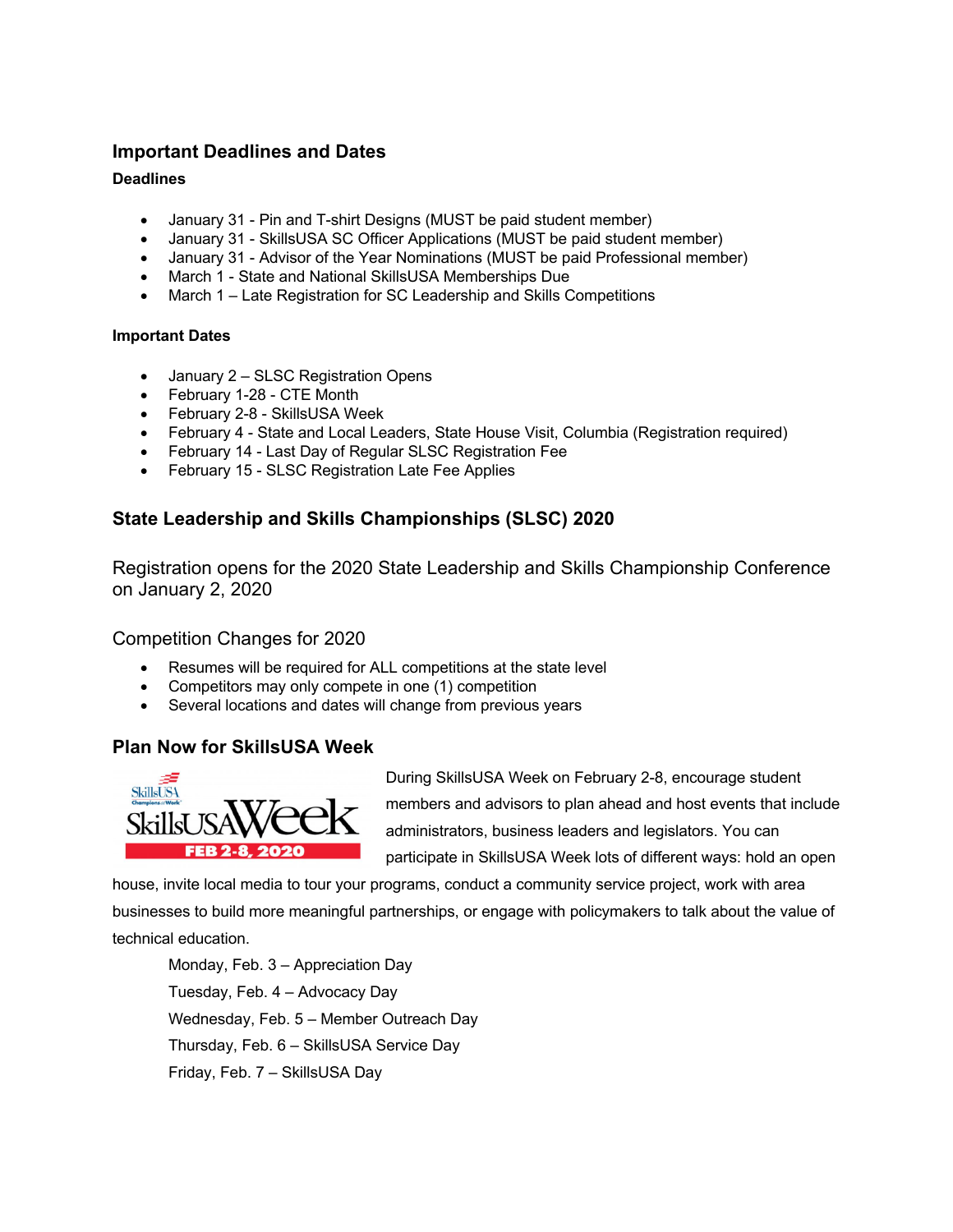For a sample calendar, proclamation and press release, go to: *www.skillsusa.org/eventstraining/skillsusa-week*

Visit *www.skillsusastore.org* to order your SkillsUSA Week T-shirt and a whole host of products that are ready for your week of celebration!

# **Young Entrepreneurs Eligible for World Series of Innovation**

World Series of Innovation is an online, project-based competition sponsored by the



Network for Teaching Entrepreneurship. Young innovators from across the globe ages 13-24 can enter the competition and compete for cash prizes.

Small teams will create business solutions that align with the United Nations' Sustainable Development Goals (SDGs). Some teams compete independently, while others are affiliated with schools or programs like SkillsUSA. Students can compete on their own or in teams of two or three.

For the current sustainability-themed innovation challenges that close **Dec. 16,** and details on how to compete, visit: *https://innovation.nfte.com/*

# **Nominations Open for Inaugural Presidential Cybersecurity Education Award**

Nominations are now open for the inaugural Presidential Cybersecurity Education Award. This honor will recognize educators who are doing great work to prepare the next generation of cybersecurity professionals.

The award will be presented to two educators — one at the elementary level and one at the secondary level — who demonstrate superior achievement in instilling skills, knowledge and passion with respect to cybersecurity and cybersecurity-related subjects. Winners will receive a trip to Washington, D.C., as well as public recognition and other professional opportunities.

Nominations close **Jan. 31.** To apply, visit: *www2.ed.gov/documents/presidential-cybersecurityeducation-award.pdf*.

# **Seeking Talented Singers to Open Conference**